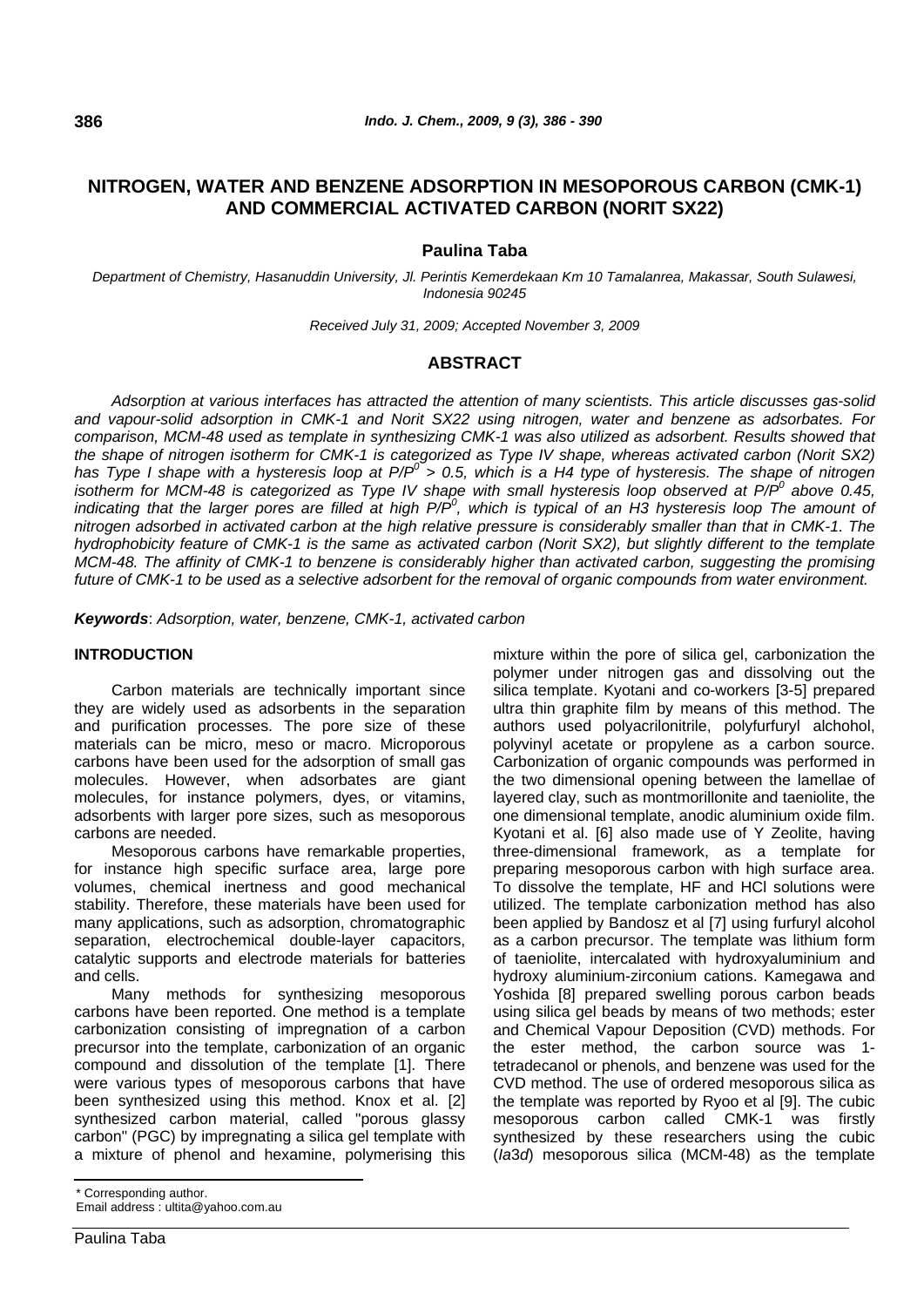and sucrose as the carbon precursor. A catalyst, sulfuric acid, was utilized in the conversion of sucrose to carbon at high temperature. The silica framework was then dissolved by aqueous solution containing NaOH and ethanol.

Adsorption isotherms are commonly used to characterize mesoporous materials; especially, for evaluation of the specific surface area, pore size distribution [9-11], and hydrophobicity features. The discovery of ordered mesoporous materials increased significantly the importance of gas adsorption in material science in the past decade [12]. These materials have been successfully used for verification and/or improvement of the existing characterization methods as well as to develop new ones [12-15]. The nitrogen adsorption isoterm is commonly used for measuring the specific surface area and pore size distribution. Water vapour was used to study the hydrophobicity features of mesoporous materials. Benzene is a nonpolar aromatic adsorbate, which has some advantages as an alternative adsorbate to nitrogen. One advantage is that benzene can condense at a lower relative pressure therefore larger pores can be readily characterized by benzene adsorption [16].

In this study, CMK-1 was used as an adsorbent for nitrogen, water and benzene in the form of gas-solid and vapour-solid interactions. For comparison, the adsorption properties of activated carbon (Norit SX2) and MCM-48, a template for synthesizing CMK-1 were also discussed.

# **EXPERIMENTAL SECTION**

#### **Material**

Materials used in this research are: MCM-48, sucrose (Univar), sulphuric acid (H<sub>2</sub>SO<sub>4</sub>, Merck), NaOH (Merck), ethanol (Merck), benzene Merck).

#### **Instruments**

Several instruments were used in this research. An oven and a set of reflux apparatus were utilized for synthesizing CMK-1 and removing the silica framework, respectively, X-ray diffraction (XRD) was used to monitor the structure order of CMK-1 and MCM-48 as well as to determine the hydrothermal stability of CMK-1. XRD patterns were measured in a Siemens D500 diffractometer using CuK $\alpha$  ( $\lambda$  = 1.5412 Å) as a radiation source. The diffractometer was interfaced to a PC computer and the operating software used was Sietronic SIE 122D. Nitrogen adsorption was conducted in a Micromeritics AccuSorb model 2100D to obtain the adsorption isotherm and the surface area of samples. A microbalance connected to a vacuum line was used to

monitor the amount of water and benzene vapour adsorbed.

#### **Procedure**

#### *Synthesis of CMK-1*

The synthesis method of CMK-1 followed the procedure of Ryoo et al. [17] with some modification: one gram of dehydrated MCM-48, detail synthesized in otherwise [18-19], was mixed with an aqueous solution prepared from 1.25 g of sucrose (Univar), 0.07 g of sulphuric acid,  $H_2SO_4$  (Merck) and 3.0 g of  $H_2O$  in a Petri dish. The mixture was put in the oven at 373 K for 1 h and the temperature was subsequently increased to 433 K and maintained at that temperature for 30 min. The sucrose was partially decomposed by this treatment. After being heating at 433 K, the product was mixed again with aqueous solution containing 0.75 g of sucrose, 0.02 g of  $H<sub>2</sub>SO<sub>4</sub>$  and 2.8 g of water. The mixture was then dried in the oven with the same condition as before. After heating in the oven, the powder was heated in a quartz tube at 1173 K under flowing nitrogen gas for 3 h. The product, carbon-silica composite, was washed with 2.5 wt % of NaOH solution dissolved in 50 v/v % aqueous ethanol solution in order to remove the silica framework. 1 g of the carbon-silica composite was mixed with 60 mL of the NaOH solution and refluxed for 1.5 h at the boiling point of the solution. After that, the mixture was filtered and the refluxing procedure was repeated. The product of mesoporous carbon was then filtered, washed with 1:1 water-ethanol until the pH of the filtrate was 7 and dried.

#### *X-Ray Diffraction*

Samples were put into an aluminium holder of the XRD apparatus and the diffraction data were collected using a continuous scan mode with a scan rate of 1 degree 2-theta/min and a step size of 0.02 degree 2 theta. The slits used were 0.3° divergence slits and 0.05° receiving slit. A current setting of 30 mA and a accelerating voltage of 40 kV were used to scan a range from 0.8 to 10 degree 2-theta. The Sietronic XRD Trace software was used to process the data. The *d* spacing of meso/micro porous materials was calculated using Bragg's equation, nλ = 2*d* sinθ.

#### *Nitrogen Adsorption*

About 100 mg of solid samples were placed in the sample flasks of the Micromeritics AccuSorb and evacuated at ca. 473 K overnight. The flasks containing samples were then immersed in liquid nitrogen and a known amount of nitrogen gas was introduced into the system. In this stage, the gas was adsorbed by samples. The pressure drop at equilibrium state was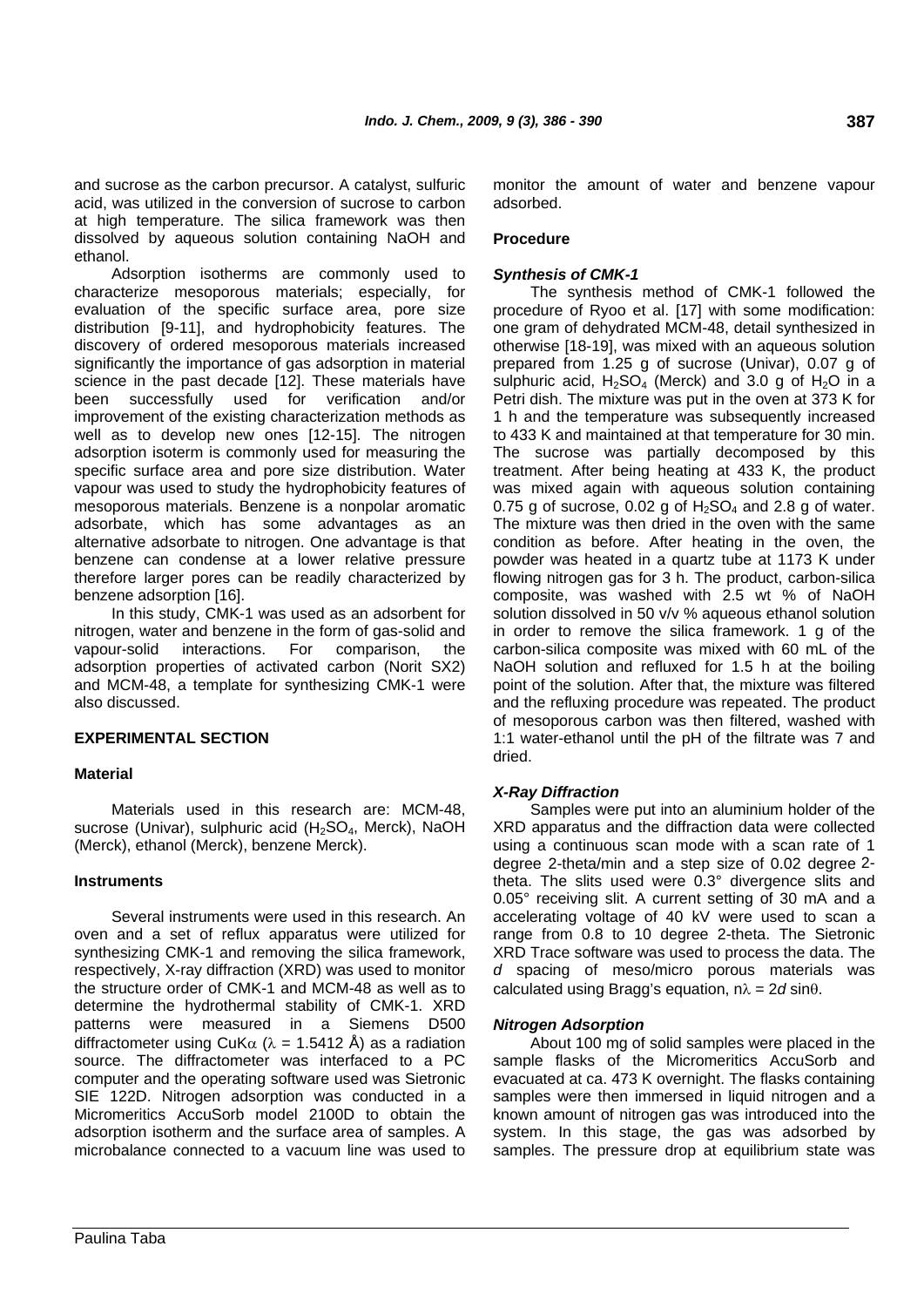observed. The process was repeated several times at increasing nitrogen pressure until the isotherm adsorption was obtained. The dead spaces of the sample flask were determined using helium gas.

## *Water and Benzene Adsorption*

Experiments were performed in a vacuum line where the vapour of water and benzene was allowed to be in contact with the materials. Before measurement, samples were pressed at 5 kPa to obtain very thin pellets. The pellets were placed into the small quartz boat of the microbalance, which was connected to the computer for monitoring the weight changes. Samples were evacuated at 573 K and then cooled to room temperature. In addition, vapour of water or benzene was allowed to be adsorbed on the dehydrated material at different pressure and the weight gain along with the vapour pressure at equilibrium state was measured.

#### **RESULT AND DISCUSSION**

#### **XRD Patterns**

XRD patterns of mesoporous carbon and its silica template are illustrated in Figure 1. The XRD pattern results are in agreement with those reported in previous work [17]. It can be seen that there is a systematic transformation of structure during the removal of silica framework of MCM-48 after carbonization of sucrose impregnated in the pores of MCM-48. The XRD patterns of MCM-48 after complete carbonization within the pores is similar to that of MCM-48 except for slight changes associated with lattice contraction and intensity loss. According to Ryoo et al. [17], the lattice contraction was usually resulted from high temperature heating of MCM-48 even without sucrose, whereas the pore filling with carbon can cause the intensity loss. The later evidence shows that both enantiomeric channel systems, separated by the silica walls corresponding to periodic G-surface (gyroid surface), are statistically equally filled with carbon, maintaining the cubic *Ia*3*d* space group with inversion centers on the original G-surface. When the silica walls were removed, producing sample CMK-1, a new peak corresponding to the position of the (110) reflection for *Ia*3*d* appears. The (110) reflection is symmetry forbidden for *Ia*3*d*. This result shows that there is a systematic transformation to a new ordered structure when silica walls were removed to allow the observation of the (110) reflection. One possibility for the new structure observed is cubic *I*4132 [17]. Other information that can be observed in the XRD pattern of CMK-1 is that there are no Bragg lines observed in the region 2-Theta where is greater than 10°, showing that the carbon framework was atomically disordered. For comparison, XRD pattern of activated carbon (Norit SX



**Figure 1.** The changes in XRD patterns during synthesis of mesoporous carbon from silica template, MCM-48; (a) MCM-48, (b) MCM-48 after completing carbonization within pores and (c) mesoporous carbon (CMK-1) obtained by removing silica wall after carbonization



**Figure 2.** Adsorption isotherms of (a) CMK-1 and (b) activated carbon (Norit SX 2), and (c) MCM-48

2) was also measured. There were no Bragg lines observed in the XRD pattern, showing that this material is amorphous.

Figure 1 illustrates the XRD patterns of CMK-1 after being heated at different temperatures in air for 4 h. It can be seen that CMK-1 is still stable after heating at 573 K, but the order of this material is less after heating at 623 K as shown in the decreasing intensity of the two Bragg lines.

#### **Adsorption of Nitrogen in Materials**

The nitrogen adsorption isotherms of mesoporous carbon, activated carbon and MCM-48 are presented in Figure 2. The shape of isotherm for CMK-1 is of Type IV, whereas activated carbon (Norit SX2) has Type I shape with a hysteresis loop at  $P/P^0 > 0.5$ , which is a H4 type of hysteresis [18]. The shape of isotherm of MCM-48 is of Type IV as reported by other researchers. No hysteresis is observed at  $P/P^0$  below 0.4, but a small hysteresis loop is observed at  $P/P^0$ above 0.45. This indicates that the larger pores are filled at high  $P/P<sup>0</sup>$ , which is typical of an  $H3$  hysteresis loop [20]. The amount of nitrogen adsorbed in activated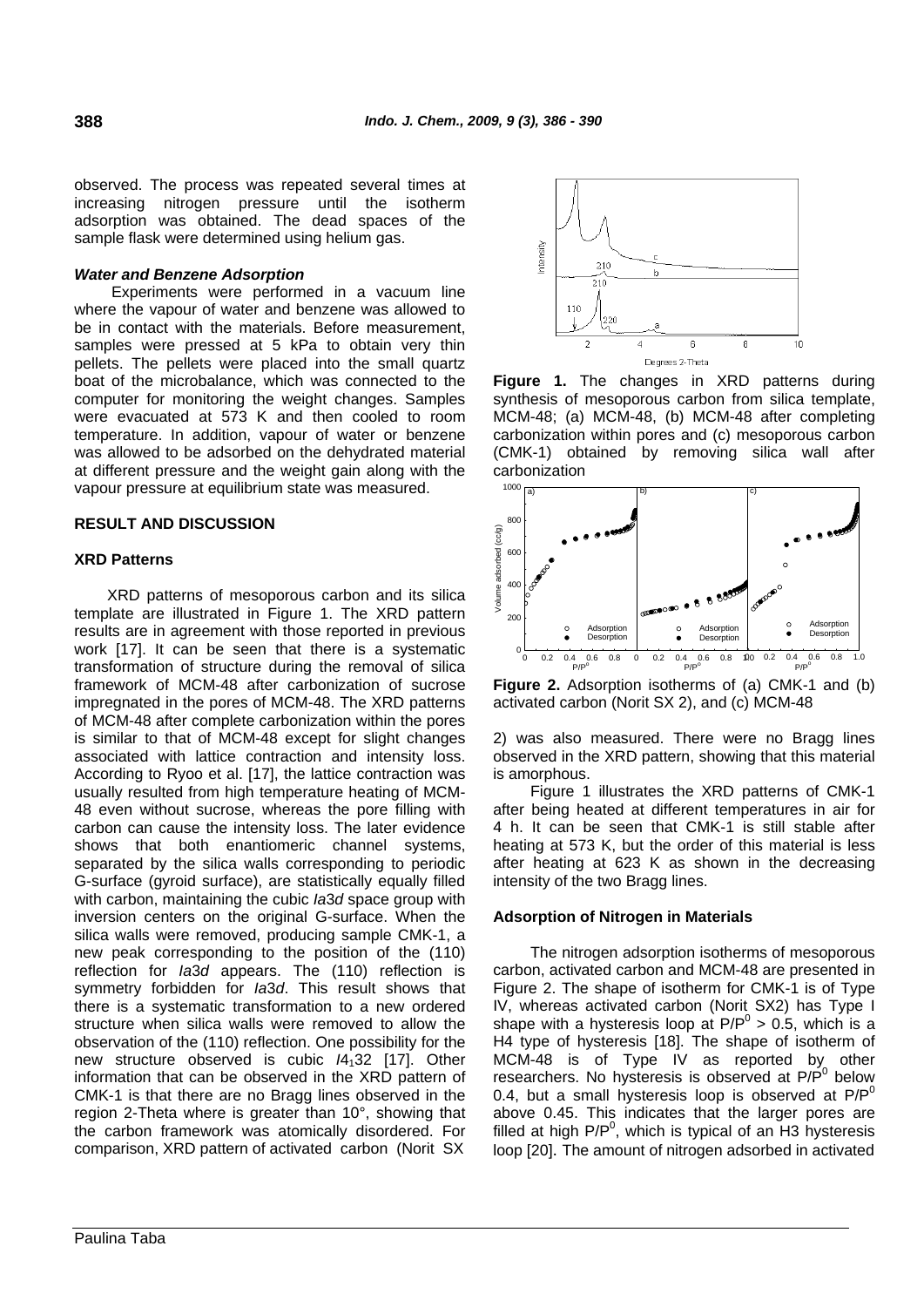

 $1000$ and  $CMK-1$ Amount adsorbed (mg/g) activated carbo MCM-48 60C  $400$  $20<sup>c</sup>$  $\overline{0}$ ០ ន n a  $1<sub>n</sub>$ p /pl

**Figure 3.** Size distribution of CMK-1 and activated carbon (Norit SX2)

**Figure 4.** Water adsorption isotherm on CMK-1 and activated carbon (Norit SX 2)

**Table 1.** Pore structure parameters of CMK-1, activated carbon (Norit SX2) and MCM-48

| THE OTO OURCIDE PRIMITION OF OTHER T, ACTIVATOR CALCOT (HOTEL OAL) AND |                    |           |                |                |                   |                                                                                            |
|------------------------------------------------------------------------|--------------------|-----------|----------------|----------------|-------------------|--------------------------------------------------------------------------------------------|
| Samples                                                                | $S_{\mathsf{BET}}$ | $S_{ex}$  | V <sub>p</sub> |                | W <sub>B.IH</sub> | Wall thickness. <sup>27</sup>                                                              |
|                                                                        | $(m^2/q)$          | $(m^2/q)$ | $\rm (cm^3/g)$ | $\rm (cm^3/g)$ | (nm)              | nm                                                                                         |
| CMK-1                                                                  | $1864.1 \pm 16.8$  | 167.64    | 0.96           | 1.29           | 2.95              | 1.24                                                                                       |
| Activated<br>carbon                                                    | $1103.6 \pm 15.8$  | N/A       | N/A            | N/A            | N/A               | N/A                                                                                        |
| <b>MCM-48</b>                                                          | $1230.7 \pm 1.5$   | 183.34    | 0.94           | 1.29           | 3.05              | 0.99                                                                                       |
|                                                                        |                    |           |                |                |                   | <sup>1)</sup> estimated from the BJH pore size distribution (adsorption branches) with the |

corrected form of the Kelvin equation for capillary condensation in cylindrical

 $P<sup>2)</sup>$  estimated using an equation proposed by Ravikovitch and Neimark; b (wall thickness) =[1-{V<sub>p</sub> $\rho$ /(1+ V<sub>p</sub> $\rho$ )}](a<sub>o</sub>/x<sub>o</sub>) where a<sub>o</sub> is the unit cell size taken from XRD experiment and *x*o is a constant, i.e. 3.0919 Uncertainty in  $V_t = 0.05$  nm

carbon at the high relative pressure is considerably smaller than that in CMK-1. The pore size distribution of both samples is presented in Figure 3 and their pore structural parameters are tabulated in Table 1. From Figure 4, it is obvious that activated carbon has broad pore size distribution. In the range of the pore diameter from 3.5 to 2.37, the curve tends to go upward with the smaller pore diameter, demonstrating the existence of samples with smaller pores. The BET surface area of CMK-1 is higher than that of activated carbon (Norit SX2). By comparing data of the pore structural properties of CMK-1 to the template MCM-48, it can be noted that the BET surface area of CMK-1 is 1.5 times higher than the template MCM-48. This large surface area of CMK-1 can be overestimated, which has been observed in previous studies [21-22] by using the BET method.

#### **Adsorption of Water Vapour in Materials**

Figure 4 illustrates the water adsorption isotherm of CMK-1 together with the isotherm of activated carbon and MCM-48. The isotherm of CMK-1 is of Type V, whereas activated carbon shows the Type III isotherm without any pore filling. At the low  $P/P<sup>0</sup>$  both CMK-1 and activated carbon only adsorbed a small amount of water vapour, indicating that the materials have hydrophobic



**Figure 5.** Benzene adsorption isotherm on CMK-1, activated carbon (Norit SX 2) and MCM-48

features. The hydrophobicity of both materials is similar since the amount of water adsorbed at the low relative pressure is similar. The inflection point of CMK-1 is similar to that of the template MCM-48, which gives similar pore diameter. The amount of water adsorbed at low  $P/P<sup>0</sup>$  in CMK-1 is slightly lower than that in the template MCM-48, indicating the former is slightly more hydrophobic than the latter. An explanation for this observation is that MCM-48 contains silanol groups which can interact with water molecules through hydrogen bonding. The silanol groups do not found in CMK-1 and activated carbon.